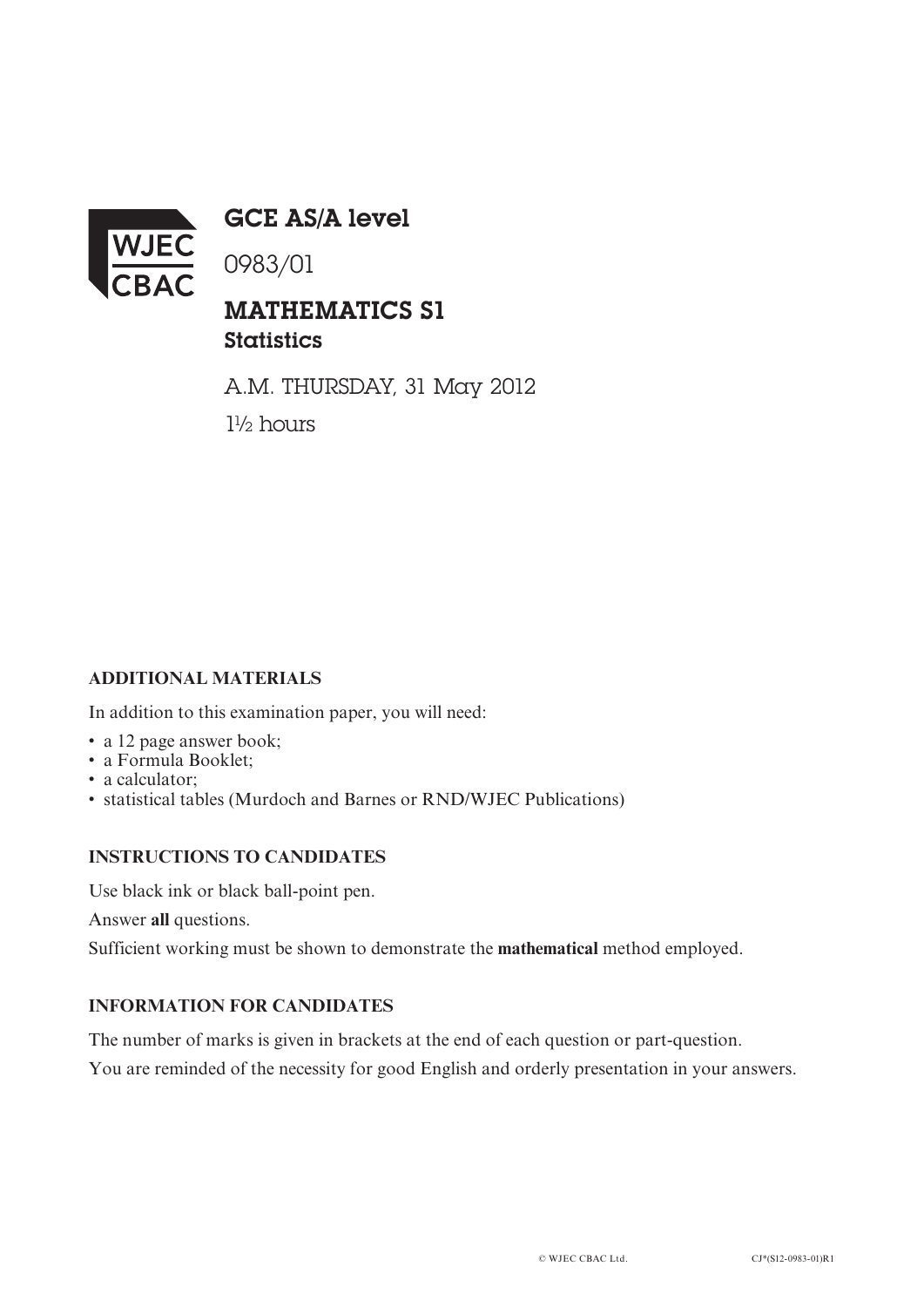**1.** The events *A* and *B* are such that

$$
P(A) = 0.5, P(B) = 0.3.
$$

| $\left( a\right)$ | Evaluate $P(A \cup B)$ when                                        |  |  |
|-------------------|--------------------------------------------------------------------|--|--|
|                   | (i) $A, B$ are mutually exclusive,<br>(ii) $A, B$ are independent. |  |  |

*(b)* Given that  $P(A \cup B) = 0.7$ , find the value of  $P(B|A)$ . [3]

**2.** The random variable *X* has mean 8 and variance 2.

- *(a)* Find the value of  $E(X^2)$ . [2]
	-
	- *(b)* If  $Y = 3X + 4$ , find the mean and variance of *Y*. [4]
- **3.** A bag contains 9 balls, of which 1 is red, 3 are blue and 5 are white. Ann selects 3 balls at random from the bag without replacement. Calculate the probability that

| (a) | no white balls are selected,        | $\lceil 2 \rceil$ |
|-----|-------------------------------------|-------------------|
| (b) | exactly 2 white balls are selected, | $\lceil 2 \rceil$ |

- $(c)$  the selection contains 2 balls of the same colour and 1 ball of a different colour. [3]
- **4.** Charlie and Dave regularly play chess against each other. When they play each other, Charlie wins with probability  $0.75$  and successive games are independent.
	- *(a)* One weekend they play 10 games against each other. Determine the probability that Charlie wins
		- (i) exactly 4 games,
		- (ii) more than 5 games. [5]

*(b)* The probability that a game lasts for less than one hour is 0·08. They play 45 games against each other over a holiday period. Use a Poisson approximation to determine the probability that more than 6 of these games last for less than one hour.

[3]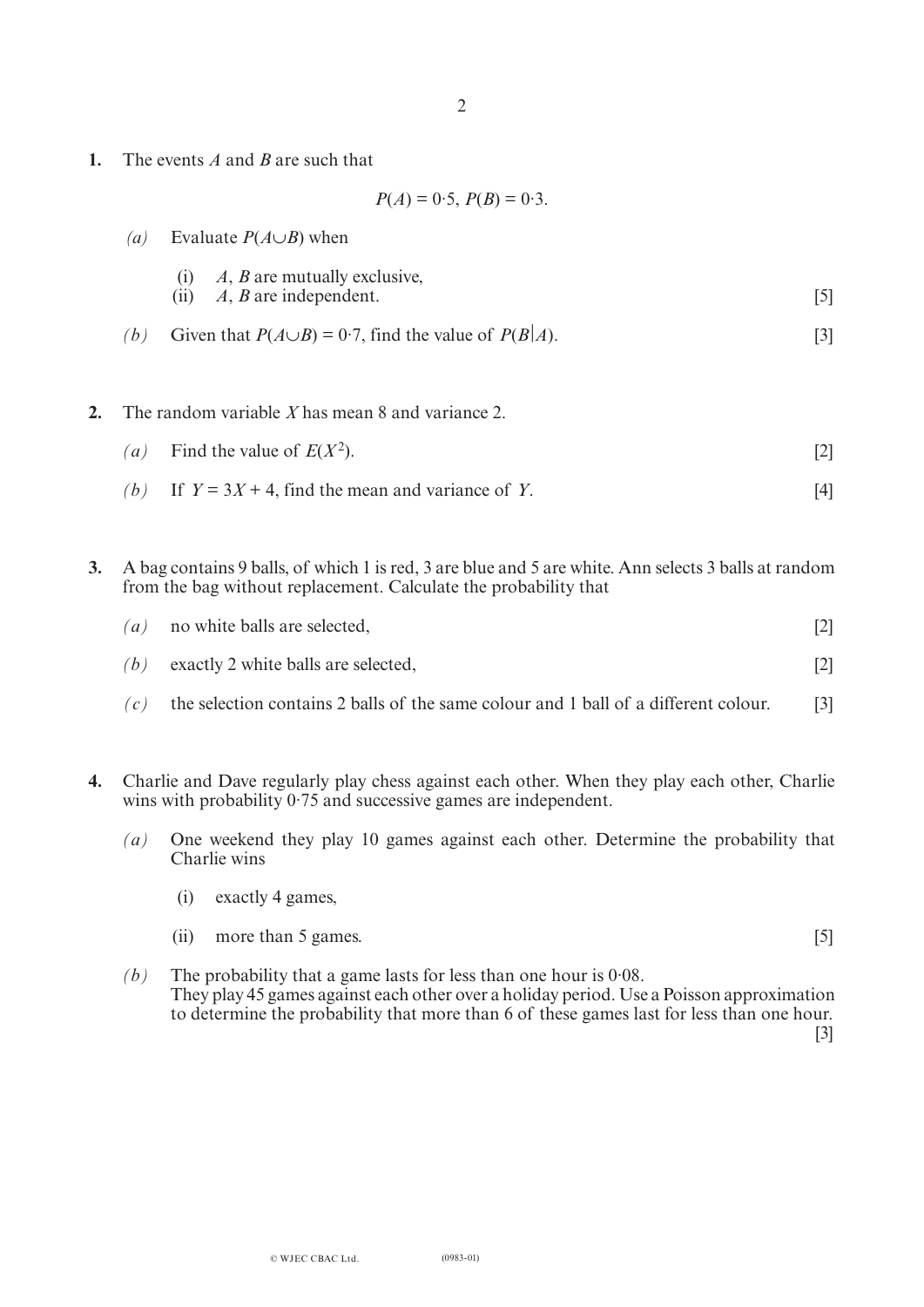- **5.** In a certain population, 60% are male and 40% are female. It is known that 8% of males are colour-blind and 3% of females are colour-blind. A member of the population is selected at random.
	- *(a)* Find the probability that this person is colour-blind. [3]
	- *(b)* Given that this person is colour-blind, find the probability that the person is female. [3]
- **6.** Sue and Tim play the following game. They throw a fair dice alternately, starting with Sue, and the winner is the first to obtain a 6.
	- *(a)* Write down the probability that Sue wins with her first throw. [1]
	- *(b)* Find the probability that Sue wins with her second throw. [2]
	- *(c)* Write down the first three terms of the infinite geometric series for the probability that Sue wins the game. [2]
	- *(d)* Hence find the probability that Sue wins the game. [2]
- **7.** Jim sells jars of honey at a Saturday market. The demand each Saturday for his jars can be modelled by a Poisson distribution with mean 12.
	- *(a)* Find the probability that the demand on a randomly chosen Saturday is
		- (i) exactly 10 jars,
		- (ii) more than 10 jars.  $[4]$
	- *(b)* Jim wants the probability of being able to satisfy the demand for his honey to be at least 0·95. Find the minimum number of jars that he needs to take to the market. [2]
- **8.** The probability distribution of the discrete random variable *X* is given by

| $P(X = x)$ | $0.3 - \theta$ | $0.7 - \theta$ |
|------------|----------------|----------------|

- (*a*) State the range of possible values of the constant  $\theta$ . [2]
- *(b)* Show that  $E(X)$  is independent of  $\theta$ . [2]
- *(c)* You are now given that the standard deviation of *X* is 0·8.
	- (i) Find the value of  $\theta$ .
	- (ii) Two independent observations  $X_1$ ,  $X_2$  are taken from the distribution of *X*.<br>Calculate  $P(X_1 + X_2 = 6)$ . [8] Calculate  $P(X_1 + X_2 = 6)$ .